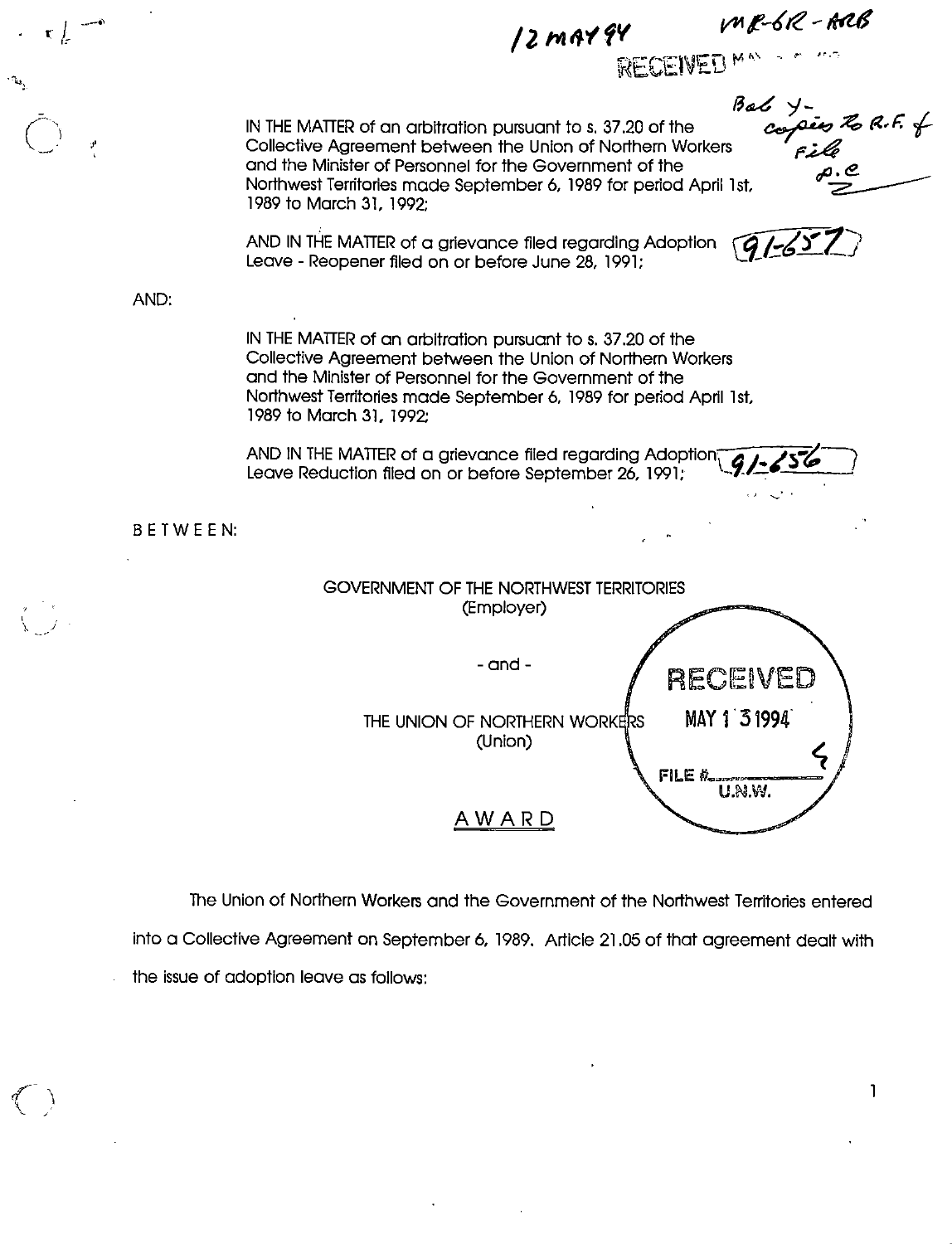"21.05 (a) An employee who intends to request adoption leave shall make every effort to provide reasonable notice to the Employer, but in any event shall notify the Employer as soon as the application for adoption has been approved by the adoption agency or legal guardianship and custody papers have been drawn. Upon application the employee shall be granted adoption leave without pay of up to twenty six (26) weeks commencing on the date of the acceptance of custody of the adopted child who is below the age of majority.

> (b) •Leave granted under this Clause shall be counted for the calculation of "continuous employment" for the purpose of calculating severance pay.

(c) 0) After completion of six (6) months continuous employment, an employee who provides the Employer with proof that he/she has applied for and is eligible to receive unemployment Insurance benefits pursuant to Section 32, Unemployment insurance Act, 1971, shall be paid an adoption leave allowance in accordance with the Supplementary Unemployment Benefit Plan.

(ii) An applicant under Clause 21.05(c)(i) shall sign an agreement with the Employer providing:

- (a) that he/she will return to work and remain in the Employer's employ for a period of at least six (6) months after his/her return to work;
- (b) that he/she will return to work on the date of the expiry of his/her adoption leave unless this date is modified with the Employer's consent.
- (ill) Should the employee fail to return to work, as per the provisions of Clause 21.05(c)(ii), except by reason of death, disability, or lay-off, the employee recognizes that he/she is indebted to the Employer for the amount received as an adoption leave allowance. Should the employee not return for the full six month period, the employee's indebtedness shall be reduced on a prorated basis according to the number of months he/she received pay.

(d) In respect of the period of adoption leave, payments made according to the Supplementary Unemployment Benefits Plan will consist of the following:

/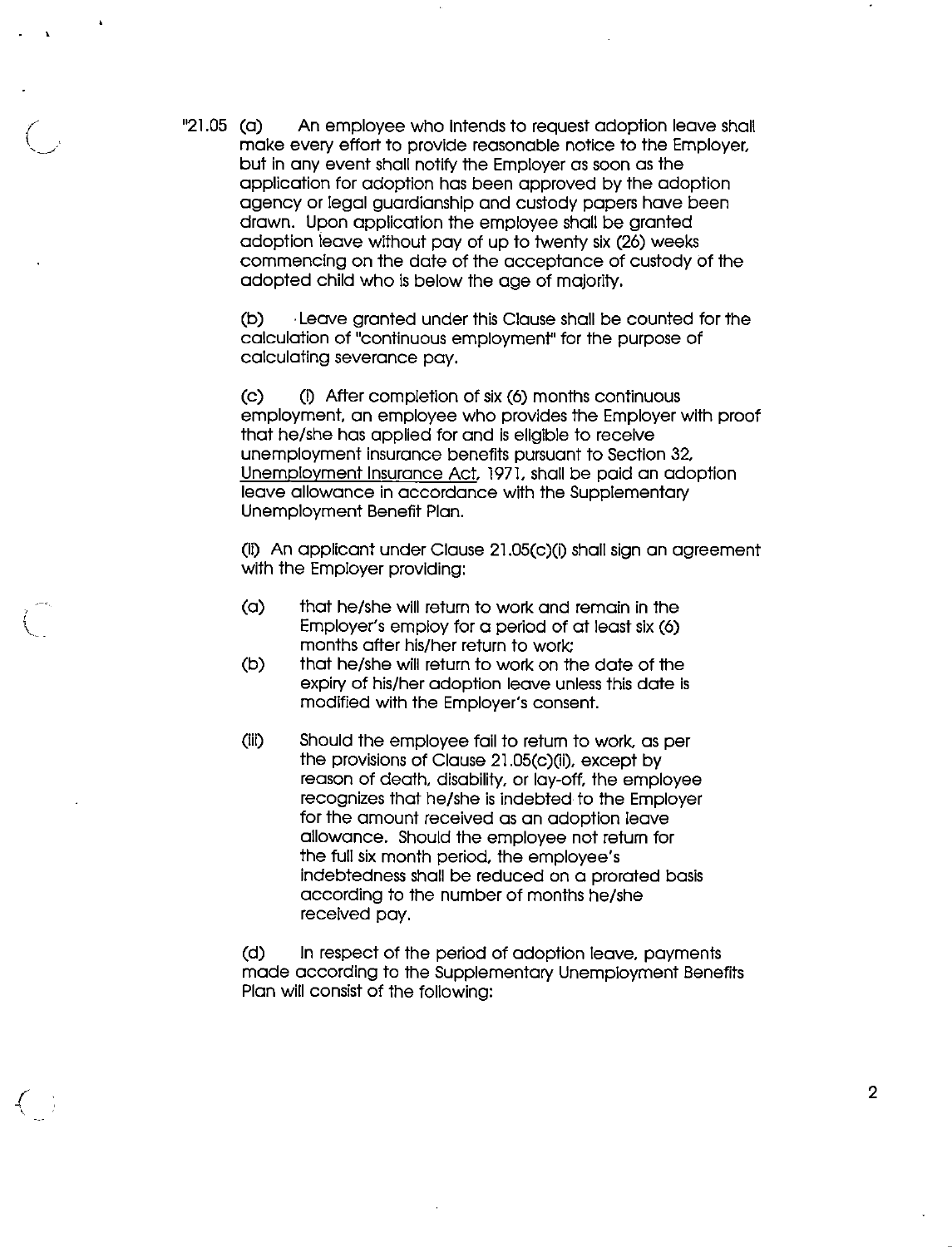- (i) up to a maximum of seventeen (17) weeks payments equivalent to ninety-three per cent (93%) of his/her weekly rate of pay;
- $(i)$   $(i)$  for a full-time employee the weekly rate of pay referred to in Clause 21.05(d)(i) shall be the weekly rate of pay to which he/she is entitled for the classification prescribed in his/her certificate of appointment on the day Immediately preceding the commencement of the adoption leave;

(b) for a part-time employee the weekly rate of pay referred to In Clause 21.05(d)(1) shall be the prorated weekly rate of pay to which he/she Is entitled for the classification prescribed in his/her certificate of appointment averaged over the six month period of continuous employment Immediately preceding the commencement of the adoption leave.

(e) Adoption leave utilized by an employee-couple in conjunction with the adoption of a child shall not exceed a total of twenty-six (26) weeks for both employees combined.

(f) Where an employee satisfies the employer that such leave is required, such leave will not be unreasonably withheld."

Article 21.05(c)(1) provides for an adoption leave subsidy to certain tenured employees who have applied for and are eligible to receive unemployment insurance benefits. That adoption leave subsidy, described in the Collective Agreement as payments under the Supplementary Employment Benefits Plan, provides to eligible employees for up to a maximum of seventeen (17) weeks, payments to ensure that while they are on adoption leave and unemployment insurance, they will receive combined federal unemployment insurance and employment subsidies equivalent to 93% of their overage weekly pay.

When the Collective Agreement was entered into, the pertinent sections of the Unemploymenf Insurance Act provided: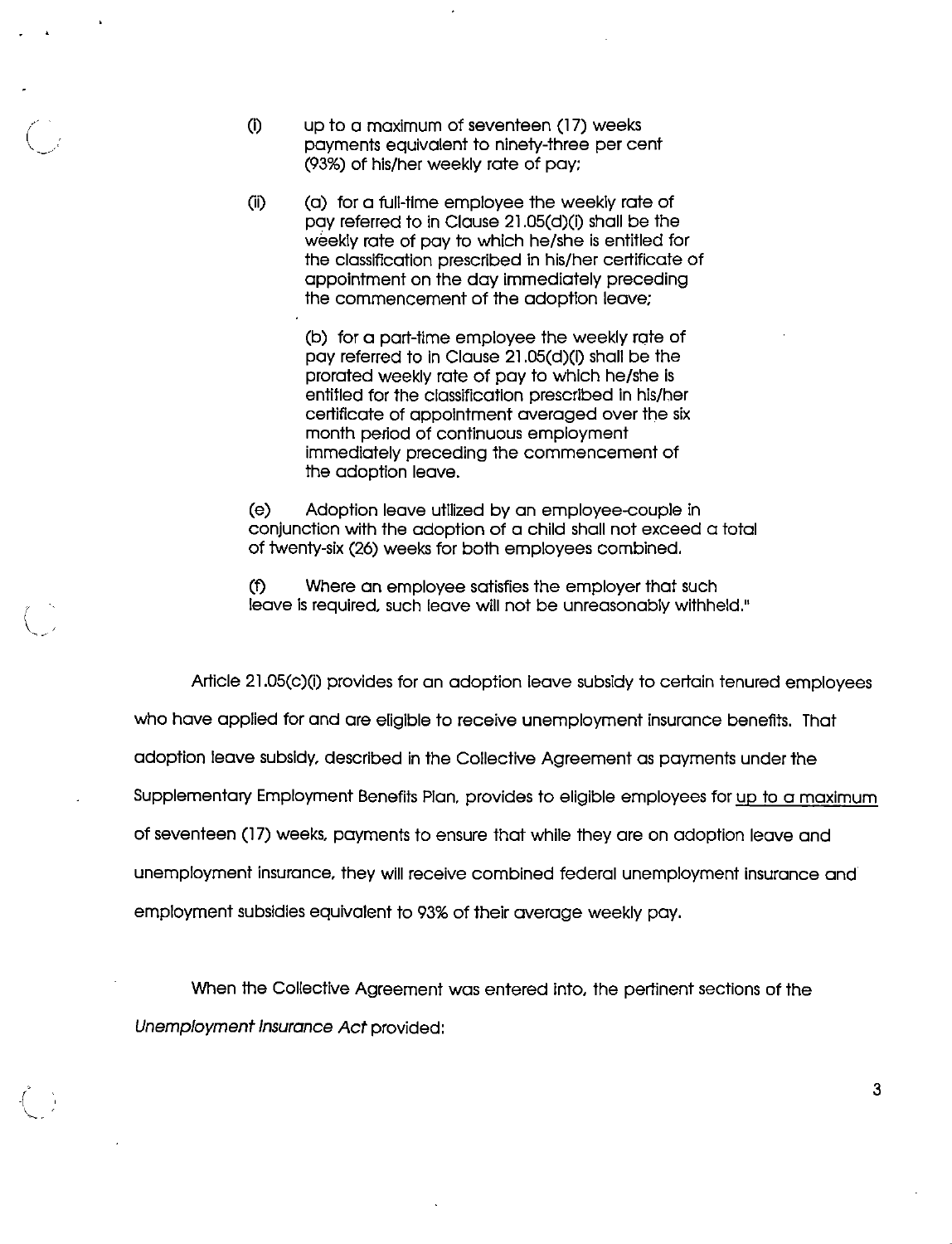"11.(1) When a benefit period has been estabiished for a cioimont initioi benefit may, subjection to subsection (2), be paid to him for each week of unempioyment that falls in the benefit period.

(2) The maximum number of weeks for which initial benefit may be paid in a benefit period is thenumber of weeks of insurable employment of the claimant in his qualifying period of twenty-five, whichever is the lesser.

(3) Notwithstanding subsection (2), the maximum number of weeks for which initial benefit may be paid to a claimant

- (a) in any benefit period for reasons of pregnancy, placement of a child or children for the purpose of adoption, prescribed illness, injury or quarantine or any combination thereof, or
- (b) in respect of a single pregnancy or a single placement of a child or children for the purpose of adoption, is fifteen.

12. A claimant is not entitled to be paid benefit in a benefit period until following the commencement of that benefit period he has served a two week waiting period that begins with a week of unemployment for which benefit would otherwise be payable.

13.(1) The rate of weekly benefit payable to a claimant for a week of unemployment that fails in his benefit period is an amount equal to sixty per cent of his average weekly insurable earnings in his qualifying weeks."

A combined reading of these sections of the Unemployment Insurance Act together

with Article 21.05 of the Collective Agreement indicates that for the employees eligible for

unemployment insurance, the maximum supplementary benefit provided by the Employer

would be:

 $\sim$   $\sim$   $\sim$ 

- 1. 93% of the employee's average weekly pay for an initial period of two weeks; and
- 2. 93% minus 60% or 33% of the employee's average weekly pay for a maximum period of 15 weeks.

4

These payments to be made by the Employer, like the unemployment insurance payments they supplement, are preconditioned on eligibility for the underlying unempioyment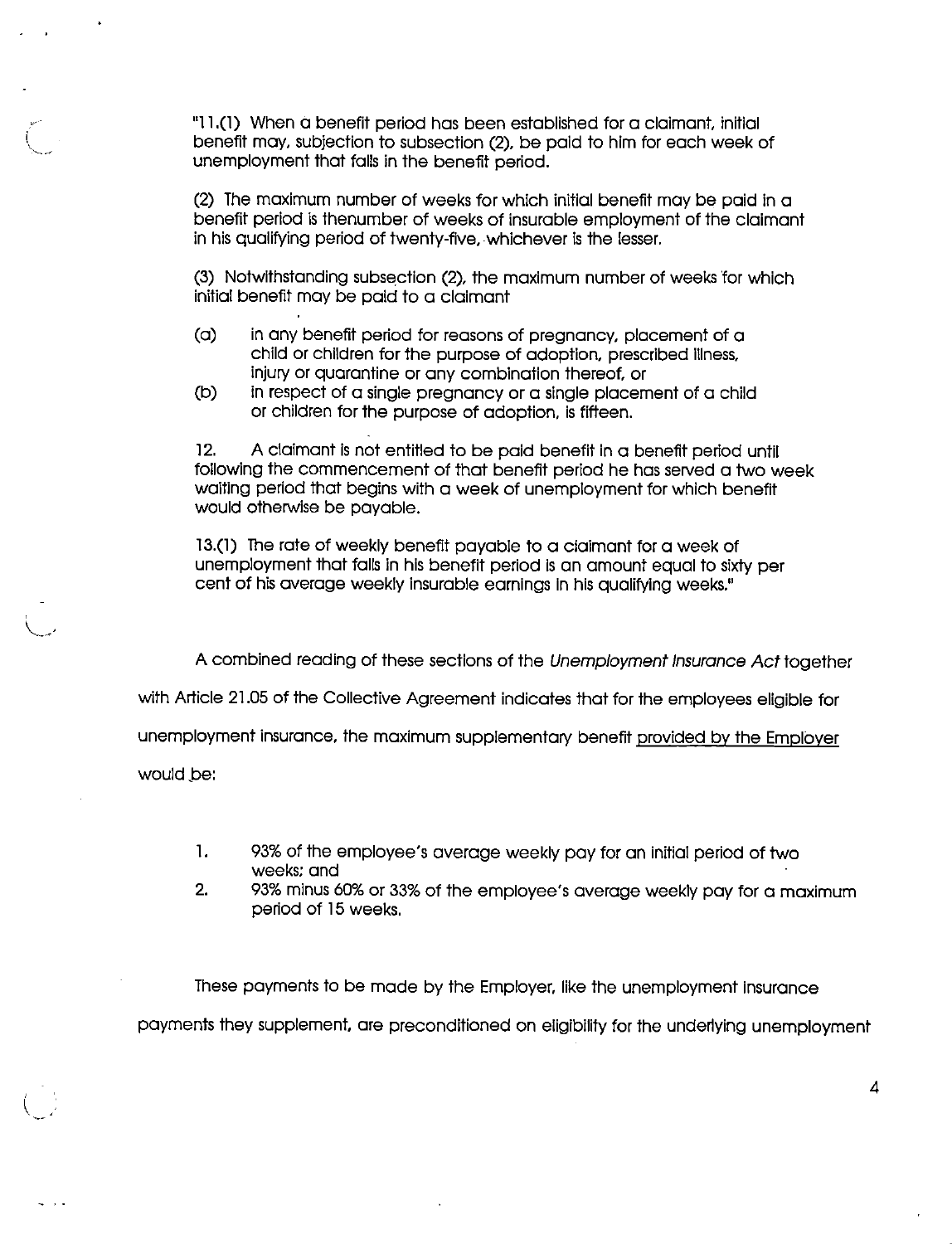2) Is there a change in the Employer's obligation to supplement adoption leave benefits to employees eligible for unemployment insurance for .adoption leave purposes as <sup>a</sup> result of the amendment to s. 11 of the Unemployment Insurance Act?

The Arbitrator found that the Employer could not reduce the<br>adoption leave subsidy. The amendments to the Unemployment Insurance Act did not require a reduction by law and the Collective Agreement provided otherwise.

GRIEVANCE ALLOWED BAYLY, JOHN U. MAY 12, 1994.

 $-$  Page 2  $-$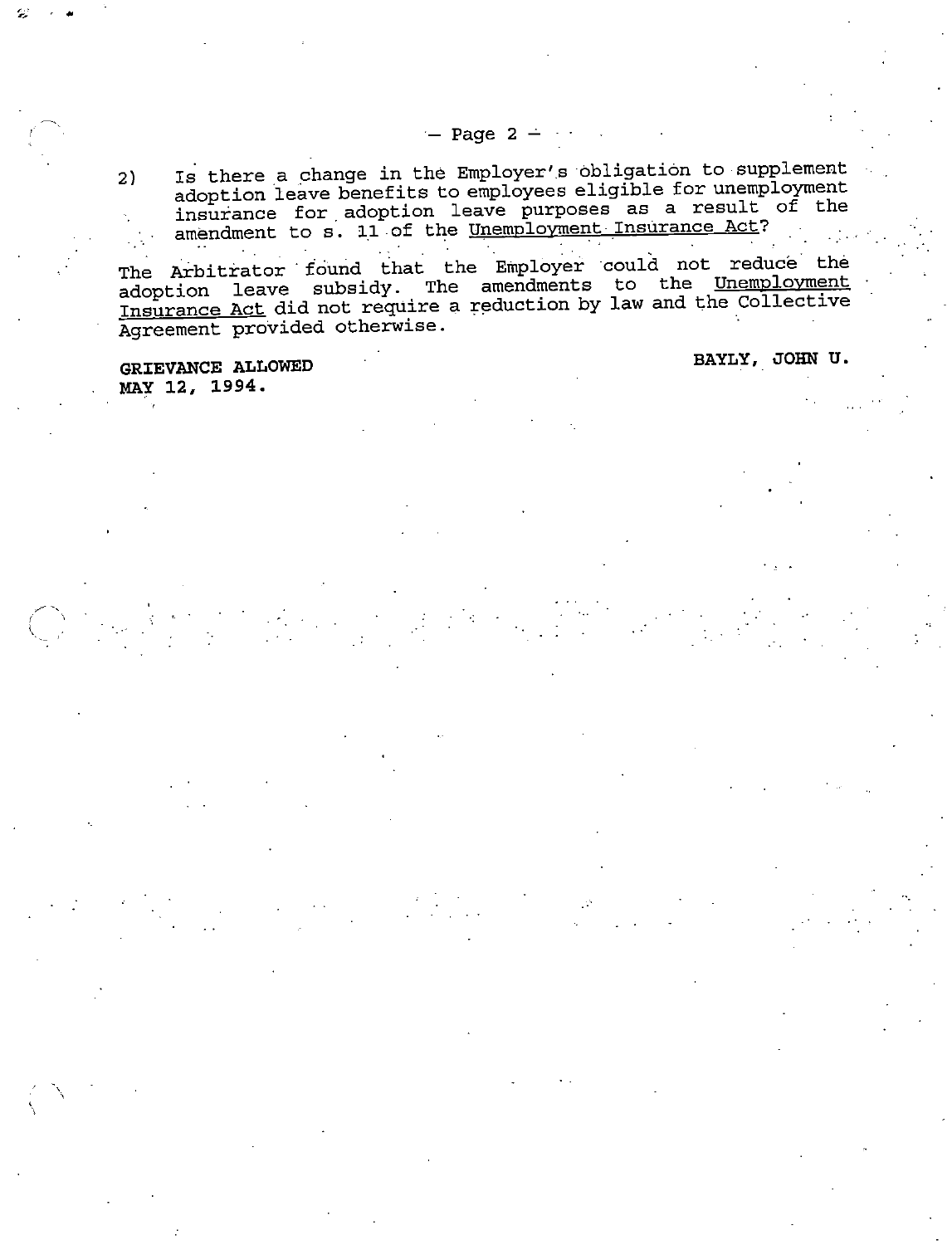insurance extended to those persons who can satisfy the Unemployment Insurance

Commission that they are eligible for one or more of the purposes described in sections

1l(3)(a) or 1l(3)(b) of the Unemployment Insurance Act.

In 1990, while the Collective Agreement of September 6, 1989 was still in effect,

amendments were made to the Unemployment Insurance Act. These amendments repealed

the former section 11 of the Unemployment Insurance Act and replaced it with the following:

"11.(1) Where a benefit period has been established for a claimant, benefit may be paid to the claimant for each week of unemployment that falls in the benefit period, subject to the maximum established by this section.

(2) The maximum number of weeks for which benefit may be paid in a benefit period for any reasons other than those referred to in subsection (3) shall be determined In accordance with Table 2 of the schedule by reference to the regional rate of unemployment that applies to the claimant and the number of weeks of insurable employment of the claimant in the claimant's qualifying period.

(3) Subject to subsection (7), the maximum number of weeks for which benefit may be paid in a benefit period

- (a) for the reason of pregnancy is fifteen:
- (b) for the reason of caring for one or more new-bom children of the claimant or one or more children placed with the claimant for the purpose of adoption is ten; and
- (c) for the reason of prescribed Illness, injury or quarantine isfifteen.

(4) Subjection to subsection (7), the maximum number of weeks for which benefit may be paid

- $(a)$  in respect of a single pregnancy is fifteen; and
- (b) in respect of caring for one or more newborn or adopted children as a result of a single pregnancy or placement is ten.

(5) In a claimant's benefit period, the claimant may combine weeks of benefit to which the claimant is entitled for any of the reasons referred to in subsection (3), but the maximum number of combined weeks is thirty.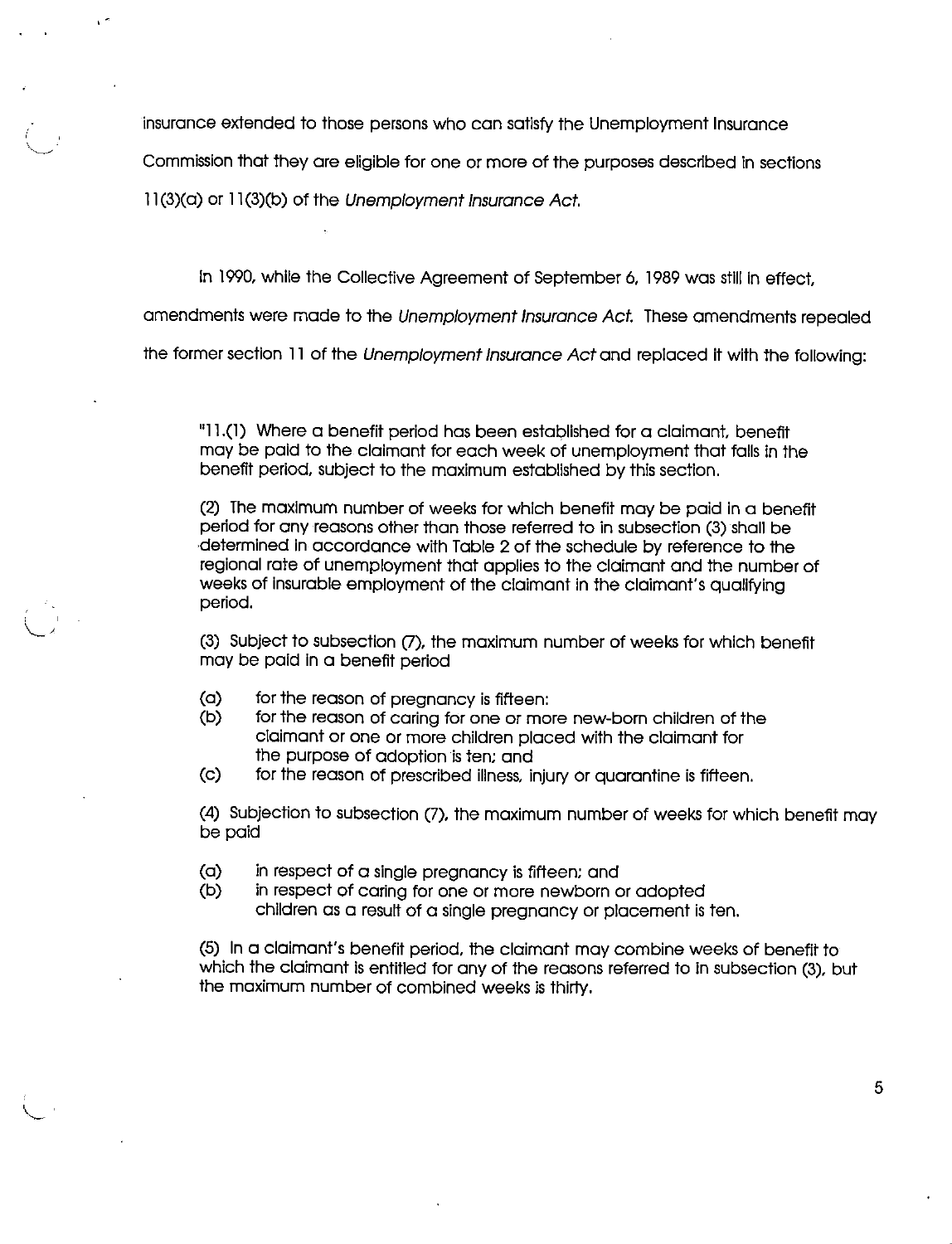## UNION GRIEVANCE GNWT

## $91 - 656$

 $/2$ 

## leave of absence - ADOPTION LEAVE, UNEMPLOYMENT INSURANCE ACT (IMPACT OF AMENDMENTS)

The parties had entered into a Collective Agreement on September 6, -1989. The agreement contained an article on adoption leave which reads in part:

%1.05 (a) An employee who intends to request adoption leave shall make every effort to provide reasonable notice to the Employer, but in any event shall notify the Employer<br>as soon as the application for adoption has been approved by the adoption agency or legal guardianship and custody papers have been drawn. Upon application the employee shall be granted adoption leave without pay of up to twenty six (26) weeks commencing on the date of the acceptance of custody of the adopted child who is below the age of majority.

> (b) Leave granted under this Clause shall be counted for the calculation of "continuous employment" for the purpose of calculating severance pay.

> (c) (i) After completion of six (6) months continuous<br>continuous continuous continuous continuous with employment, an employee who provides the Employer with<br>proof that he/she has applied for and is eligible to receive unemployment insurance benefits pursuant to<br>receive unemployment insurance est shall be paid an Section 32, <u>Unemployment Insurance Act</u>, shall be paid an adoption leave allowance in accordance with the Supplementary Unemployment Benefit Plan.

Article 21.05 (c) (i) provided for an allowance of fifteen (15) weeks in accordance with the Supplementary Unemployment Benefit plan for eligible employees.

In 1990, while the Collective Agreement of September 6, 1989, was<br>still in effect amendments were made to the Unemployment Insurance Act which reduced the Unemployment Insurance benefit weeks for<br>parental (formally adoption) leave from fifteen (15) weeks to ten<br>(10). The Employer stated that in spite of the wording in the Collective Agreement because of the changes to the Unemployment<br>Insurance Act eligible employees could only receive benefits for a maximum of twelve (12) weeks, including the two (2) week waiting period.

The Union disagreed with the Employer's interpretation and<br>requested that the Collective Agreement be reopened and that the Employer's decision to reduce the adoption leave allowance be reversed. When the Employer refused to do either the Union grieved.

The Arbitrator had two (2) issues to decide:

1) Does the amendment to s. 11 of the Unemployment Insurance Act render null and void or alter any provision of the Collective Agreement?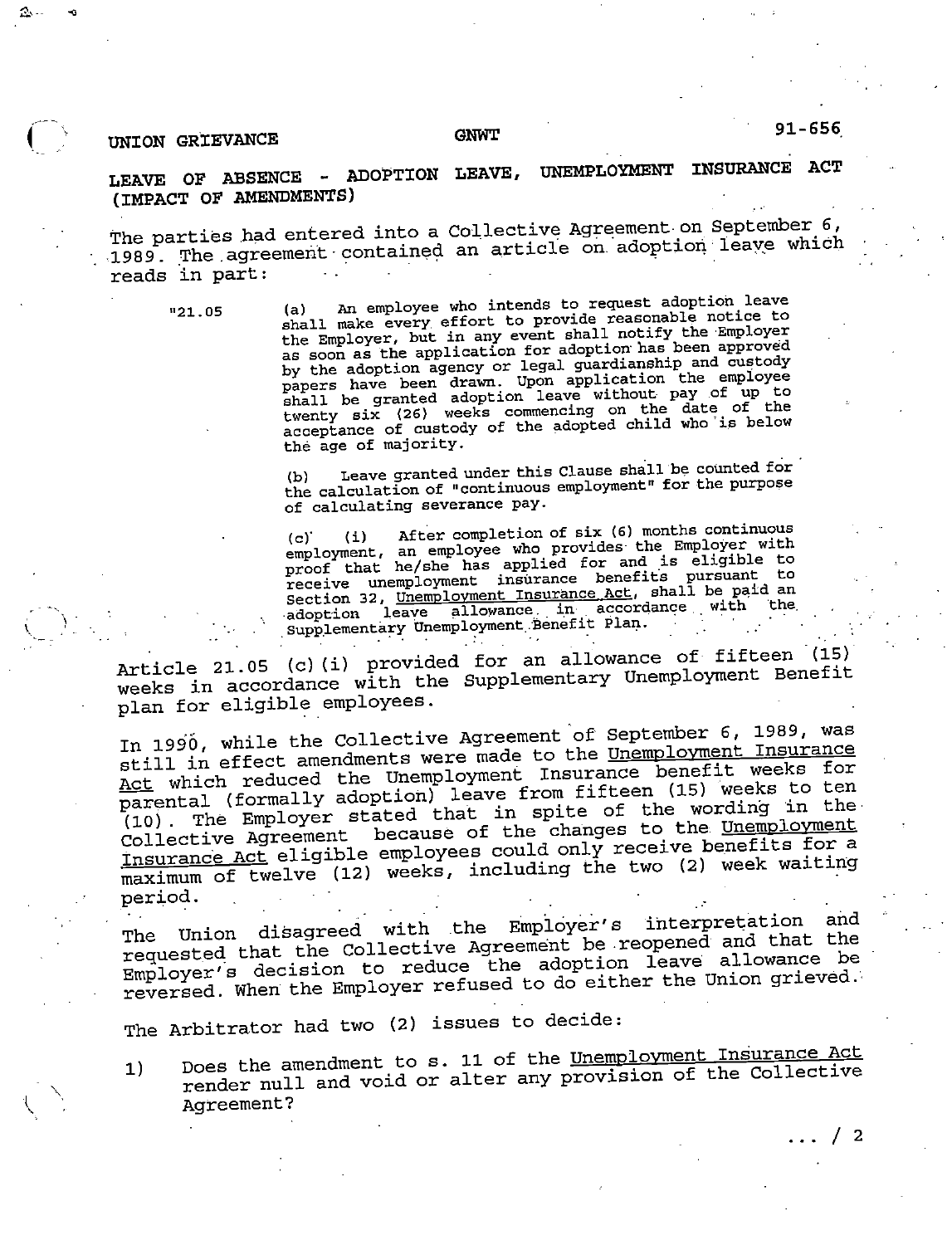(6) In a claimant's benefit period, ttie claimant may combine weeks of benefit to which the claimant is entitled for any of the reasons referred to in subsections (2) and (3), but if the claimant is entitled under subsection (2)

(a) to more than thirty weeks of benefit, the total number of weeks of benefit payable for the reasons referred to in subsections (2) and (3) shall not exceed the claimant's entitlement under subsection (2); and

v..

(b) to thirty or fewer weeks of benefit, the claimant may, subject to the applicable maximums, receive a greater number of weeks of benefit where the claimant is also entitled to benefit for any of the reasons referred to in subsection (3), but the total number of weeks of benefit shall not exceed thirty.

(7) The maximum number of ten weeks specified in paragraphs (3)(b) and (4)(b) is extended to fifteen weeks where

- (a) to a child referred to in paragraph  $3(b)$  or  $(4)(b)$  is six months of age or older at the time of the child's arrival at the claimant's home or actual placement with the claimant for the purpose of adoption; and
- (b) a medical practitioner or the agency that placed the child certifies that the child suffers from a physical, psychological or emotional condition that requires an additional period of parental care."

As can be seen when comparing the Unemployment Insurance Act amendment with the pertinent provisions of the former legislation, in certain circumstances, the maximum unemployment insurance benefit available to an eligible Government of the Northwest Territories employee adopting a child remains the same. However, a combined reading ofss. 11(1)(b) and 11(7) makes it apparent that only where a child being adopted is at least 6 months of age and a doctor or adoption agency has satisfied the Unemployment Insurance Commission that the child has special needs, will the coverage, reduced by amendment to a 10 week maximum, be extended to 15 week maximum.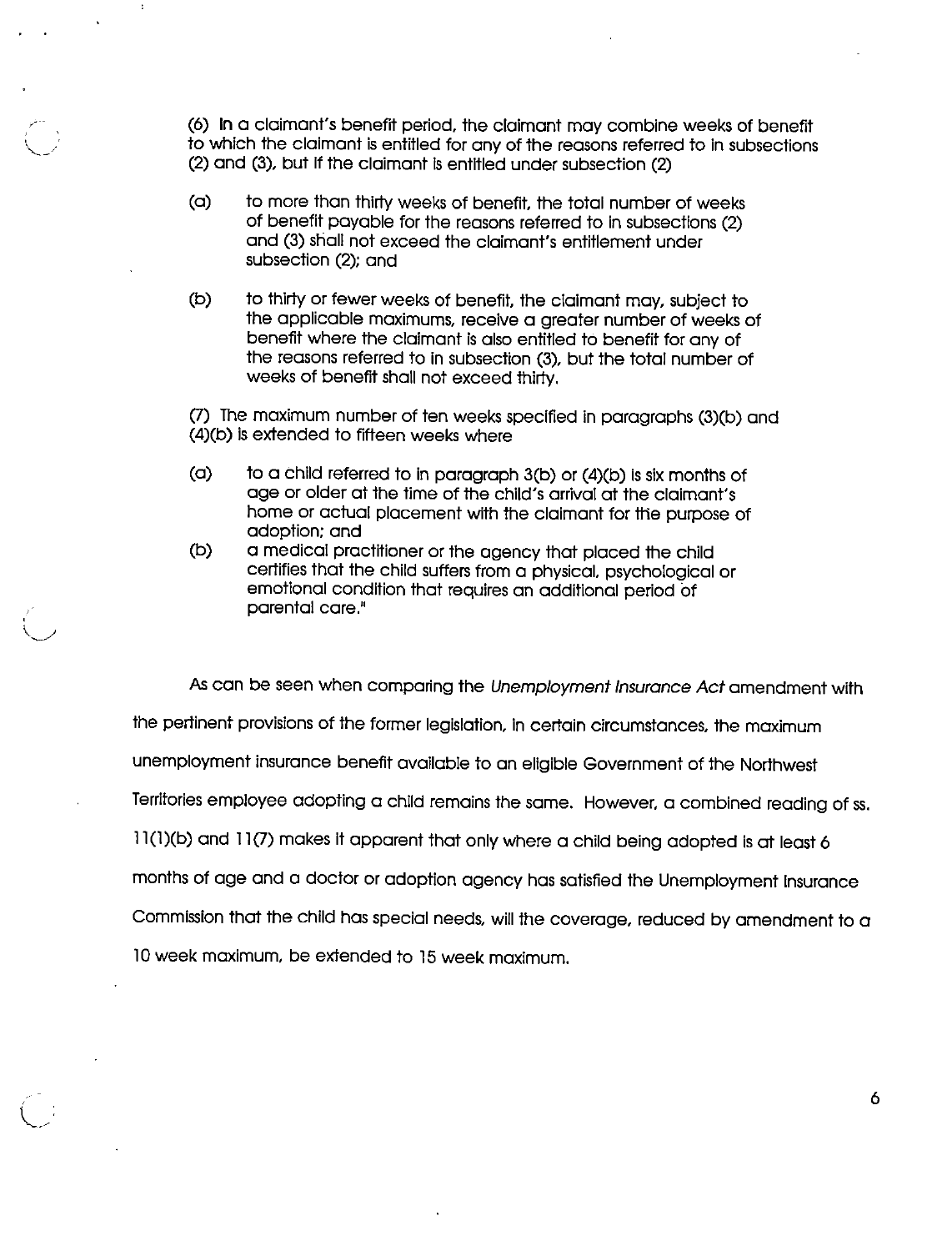After the 1990 Unemployment Insurance Act amendments hod been passed, Mr. Herb • Hunt, the Government of the Northwest Territories Director of Labour Relations, wrote to the Employer's Superintendents, Directors and Managers of Personnel and to the Manager of the Payroll section of the Department of Finance. In his September 20, 1991 letter, which was filed as Exhibit £06, Mr. Hunt said:

"Article 21.05 of the Collective Agreement with the Union of Northern Workers provides for the payment of an adoption leave allowance to employees who are eligible to receive benefits under the Unemployment Insurance Act.

On November 18, 1990, amendments to the Unemployment Insurance Act came Into effect. Those amendments changed the number of Unemployment Insurance (Ul) benefit weeks for parental leave (formerly adoption leave) from 15 weeks to 10.

As our SUB Plan depends upon the employee receiving unemployment Insurance benefits, employees who proceed on adoption leave and who apply for the SUB Plan under Article 21.05(d) may receive benefits for a maximum of twelve (12) weeks. This period Includes the initial two (2) week waiting period for Ul benefits."

As a result of the Employer's Interpretation of the effect of the changes to the Unemployment Insurance Act on the Collective Agreement, the Union demanded that the Collective Agreement be reopened and that the decision made to reduce the adoption leave subsidy be reversed. When the Employer refused to do either, the Union grieved the adoption leave reduction and the refusal of the Employer to reopen the Collective Agreement as a result of the Unemployment Insurance Act amendments. The Union asserted that, by failing to agree to reopen the Collective Agreement, the Employer was in breach of Articles 5.02 and 61 of the Collective Agreement. Article 5.02 provides:

"5.02 In the event that any law passed by Parliament or the Northwest Territories Legislative Assembly renders null and void or alters any provisions of this

 $\overline{7}$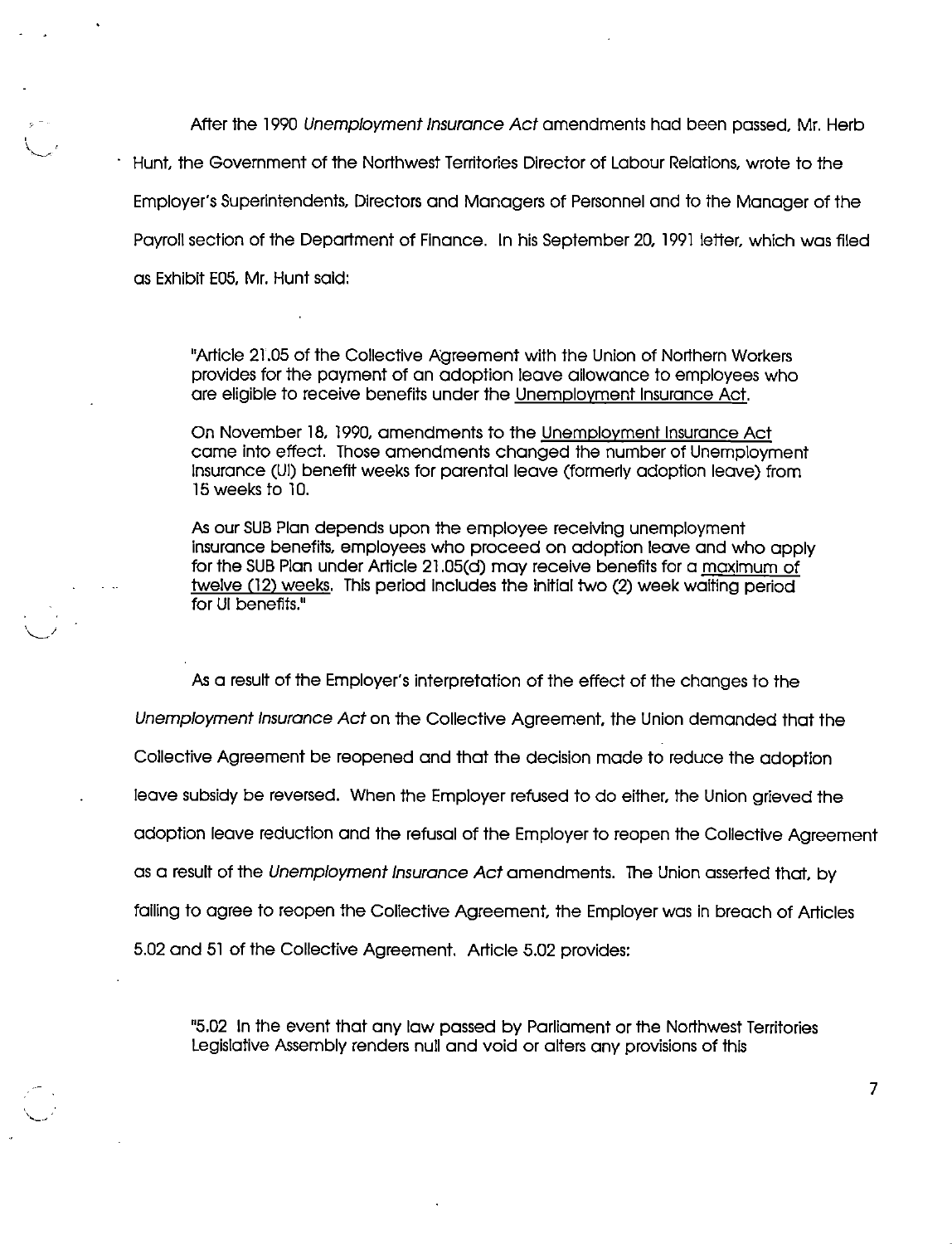Agreement, the remaining provisions of the Agreement shall remain in effect for the term of the Agreement. When this occurs the Collective Agreement shall be re-opened upon the request of either party and negotiations shall commence with a view to finding an appropriate substitute for the annulled or altered provision."

Article 51 of the Collective Agreement provides:

"51.01 This Agreement may be amended by mutual consent.

51.02 The Employer and the Union acknowledge the mutual benefits to be derived from dialogue between the parties and are prepared to discuss matters of common interest."

it is apparent on review of the pertinent sections of the Collective Agreement and the

former and amended sections of the Unemployment Insurance Act, that in this dispute there

are two (2) issues before me. These i have framed as the following questions:

- 1. Does the amendment to s. 11 of the Unemployment Insurance Act render null and void or alter any provision of the Collective Agreement?
- 2. Is there a change in the Employer's obligation to supplement adoption leave benefits to employees eligible for unemployment insurance for adoption leave purposes as a result of the amendment to s. 11 of the Unemployment Insurance Act?

1. DOES THE AMENDMENT TO S. 11 OF THE UNEMPLOYMENT INSURANCE ACT RENDER NULL AND VOID OR ALTER ANY PROVISION OF THE COLLECTIVE AGREEMENT?

The first issue I must decide requires a reading together of the provisions of Articles 5.02 and 21.05 of the Collective Agreement. From such a reading, it is obvious that oniy some

t V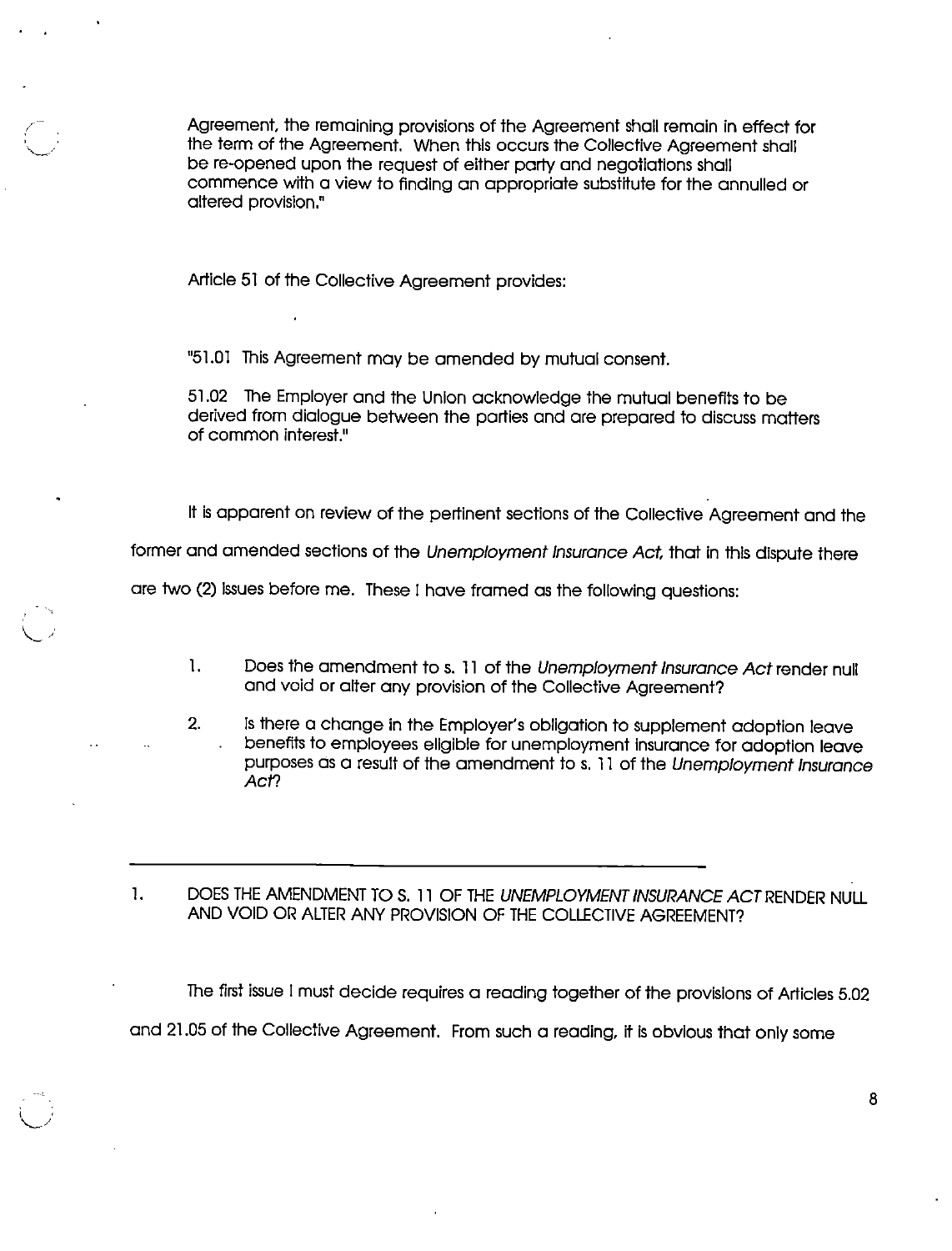employees of the Government of the Northwest Territories are eligible for adoption leave subsidies. Those with less than 6 months employment with the Government of the Northwest Territories are not eligible for the supplement at all notwithstanding their possible eligibility for unemployment insurance benefits based on unavailability for work by reason of adoption. Of those employees who are, by virtue of tenure, eligible for the subsidy, some may choose not to absent themselves from work because of adoption at all. Of course, if an employee were to make an election not to take advantage of the adoption leave provisions of the Unemployment Insurance Act, then he or she would not be eligible for a supplement. Others may choose to take shorter periods of adoption leave than their unemployment insurance entitlement allows. If an employee were to elect a briefer adoption leave, the subsidy would cease to be paid on the employee's return to work.

For those who prior to 1990, were eligible for the supplement and chose to stay home with an adopted child, the Employer provided:

- (a) 93% of the first two weeks average pay; and
- (b) 33% of the remaining weeks average pay for not more than 15 weeks.

The 93% payable during the first two weeks of leave does not, strictly speaking, subsidize any federal unemployment insurance payments since under the legislation, both pre and post 1990, there was a two week waiting period during which time no unemployment insurance was payable. After the amendments to the Unemployment Insurance Act were proclaimed in force, the Government of the Northwest Territories interpreted its obligations under Article 21.05 of the Collective Agreement as being to provide for those of Its employees who were eligible for the supplement and chose to stay at home with an adopted child;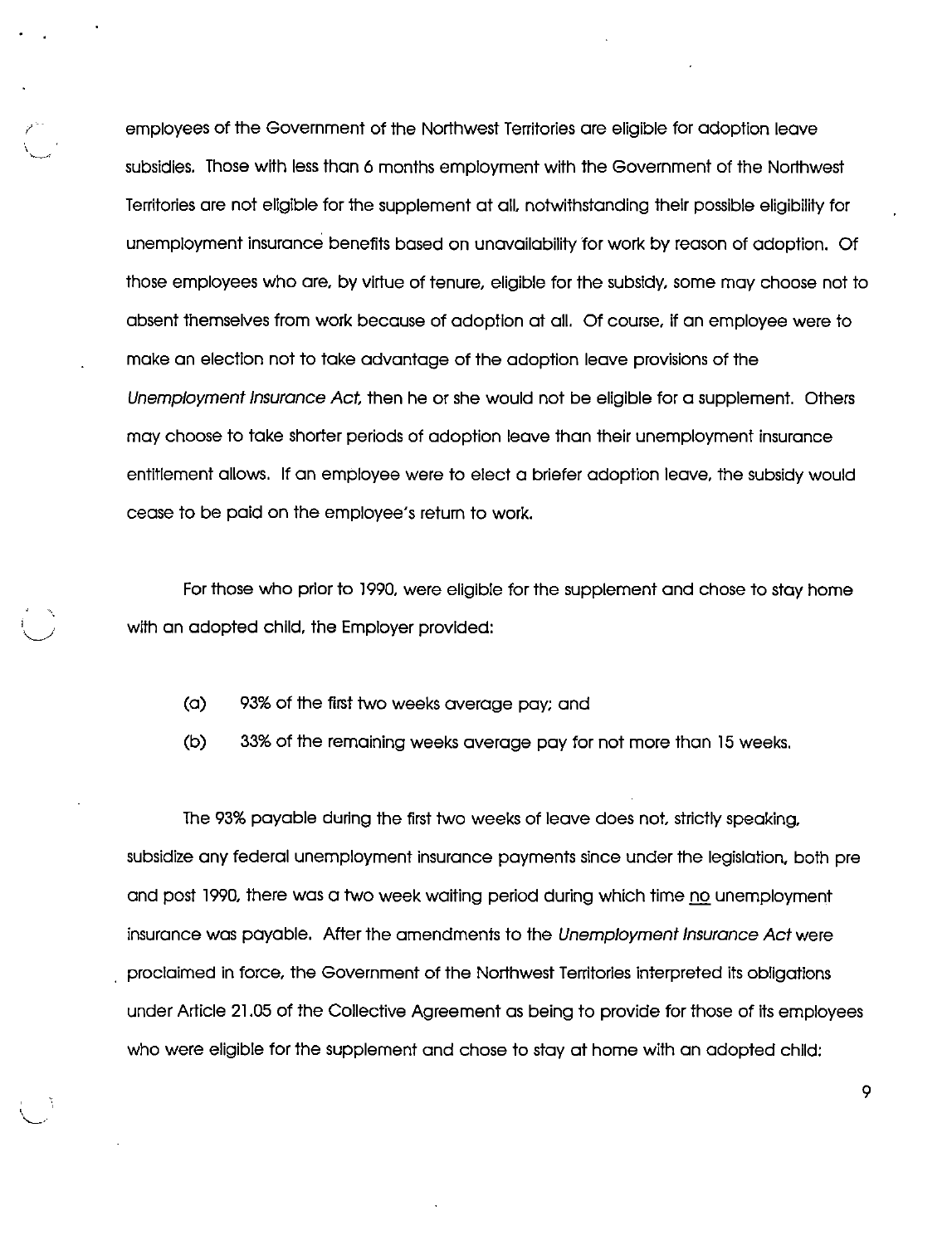- (a) 93% of the first two weeks average pay; and
- (b) 33% of the remaining weeks average pay for not more than 10 weeks; and
- (c) where the child being adopted was 6 months of age or older and had certain special needs, 33% of the remaining weeks' average pay for not more than an additional 5 weeks.

If this is the correct interpretation of the amendments to the Unemployment Insurance Act, there is obviously a potential alteration in the effect of Article 21.05 of the Collective Agreement on the adoption leave subsidy payable to some employees, or an effect on the Employer's liability to some employees or potentially on both. For a reduced potential number of employees who might have been adopting parents of certain older children with special needs, the amendment had no effect, either on them or on the Employer. Such employees continued to be eligible for the 16 weeks unemployment Insurance benefits which underlay the supplement at the time of its being agreed to and its becoming part of the Collective Agreement. For other adopting parents, there was clearly a reduced eligible for unemployment insurance amounting to 5 weeks' benefits. For those employees to remain in the same position as they were in when the Collective Agreement was agreed to, the supplement paid by the Employer would have to be increased to:

- (a) 93% of the first 2 weeks average pay; and
- (b) 33% of the remaining weeks average pay for not more than 10 weeks; and
- (c) 93% of the remaining weeks average pay for not more than an additional 5 weeks.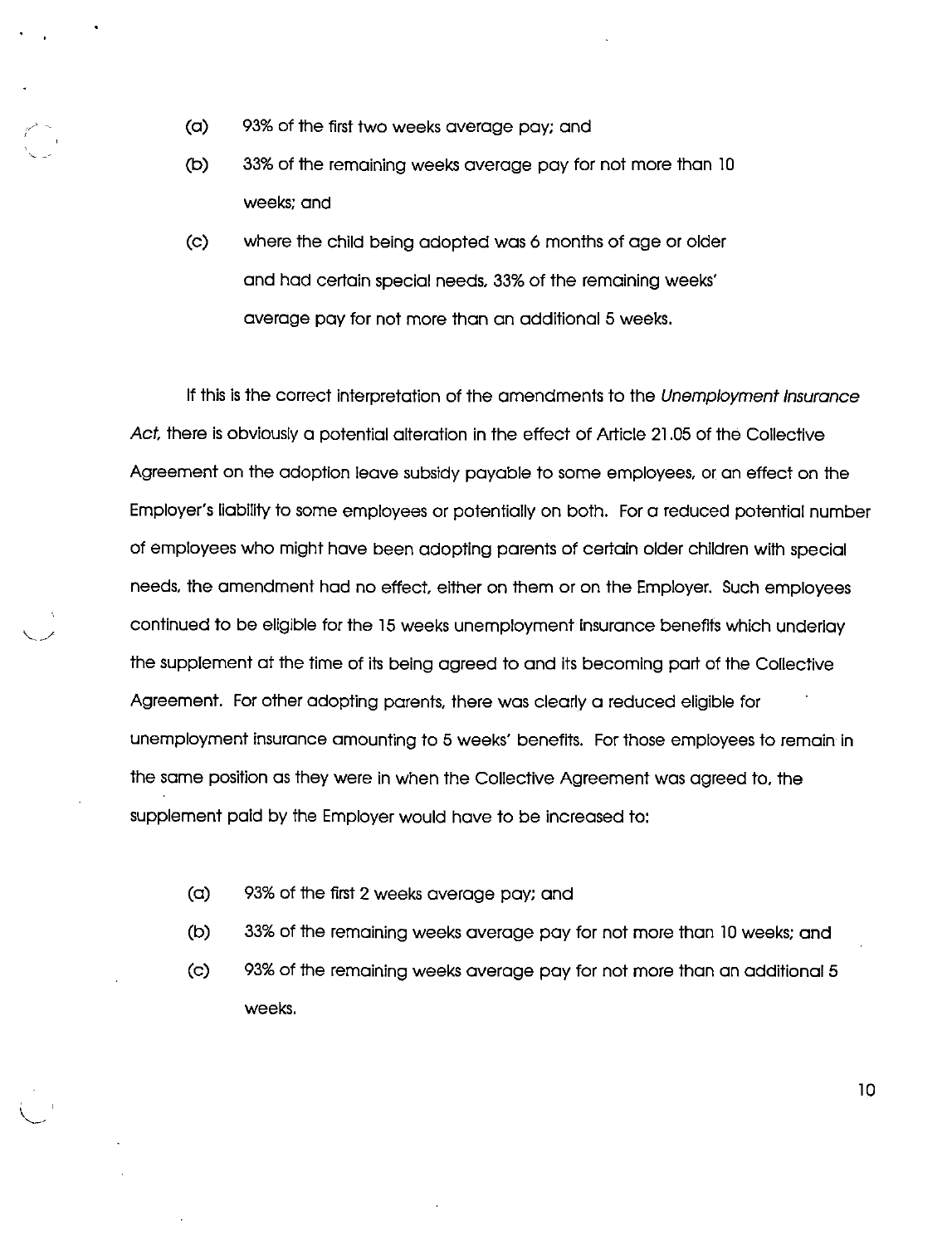The 1990 Unemployment Insurance Acf amendments did not abolish unemployment insurance eligibility for adopting parents. Nor did they render unlawful the payment of supplementary benefits to persons receiving unemployment Insurance benefits while on adoption leave. Nor did they by act of Parliament legislate in any way which interfered with the Collective Agreement, although there is no doubt that by legislating as Pariiament did in 1990, there was created an alteration in the potential effect of Article 21.05 of the Collective Agreement on one or both parties. However, the difficulty I have with the first question is that I can find nothing in the amendments to the Unemployment Insurance Act which either renders null and void or actually alters any provision of the Collective Agreement. In so stating, I have not overlooked the fact that as a result of the amendment, there has to be a change In either the amount of the subsidy payable to some adopting parents who would otherwise be eligible (a cost to the Employer) or a reduction in the number of weeks of the subsidy and consequently the employees' entitlement (a cost to the employees).

However that may be, the consequences of the legislative amendments neither nullify the provisions of Article 21.05 of the Collective Agreement nor alter its provisions. I must assume that the terms "renders null and void" and "or alters any provision", as they appear in Article 5.02 of the Collective Agreement were carefully chosen by the parties or agreed to between them In full knowledge and after due consideration of their meaning.

if. In contrast, the Article had read "in the event that any law renders null and void or alters the effect of any provision...", I would have no difficulty finding that as a result of the Unemployment Insurance Act amendments, the Employer Is obliged to reopen negotiations to find an appropriate substitute for the provision. But, Article 5.02 does not say that, and the omendments to the section of the Unemployment Insurance Act do not alter the provisions of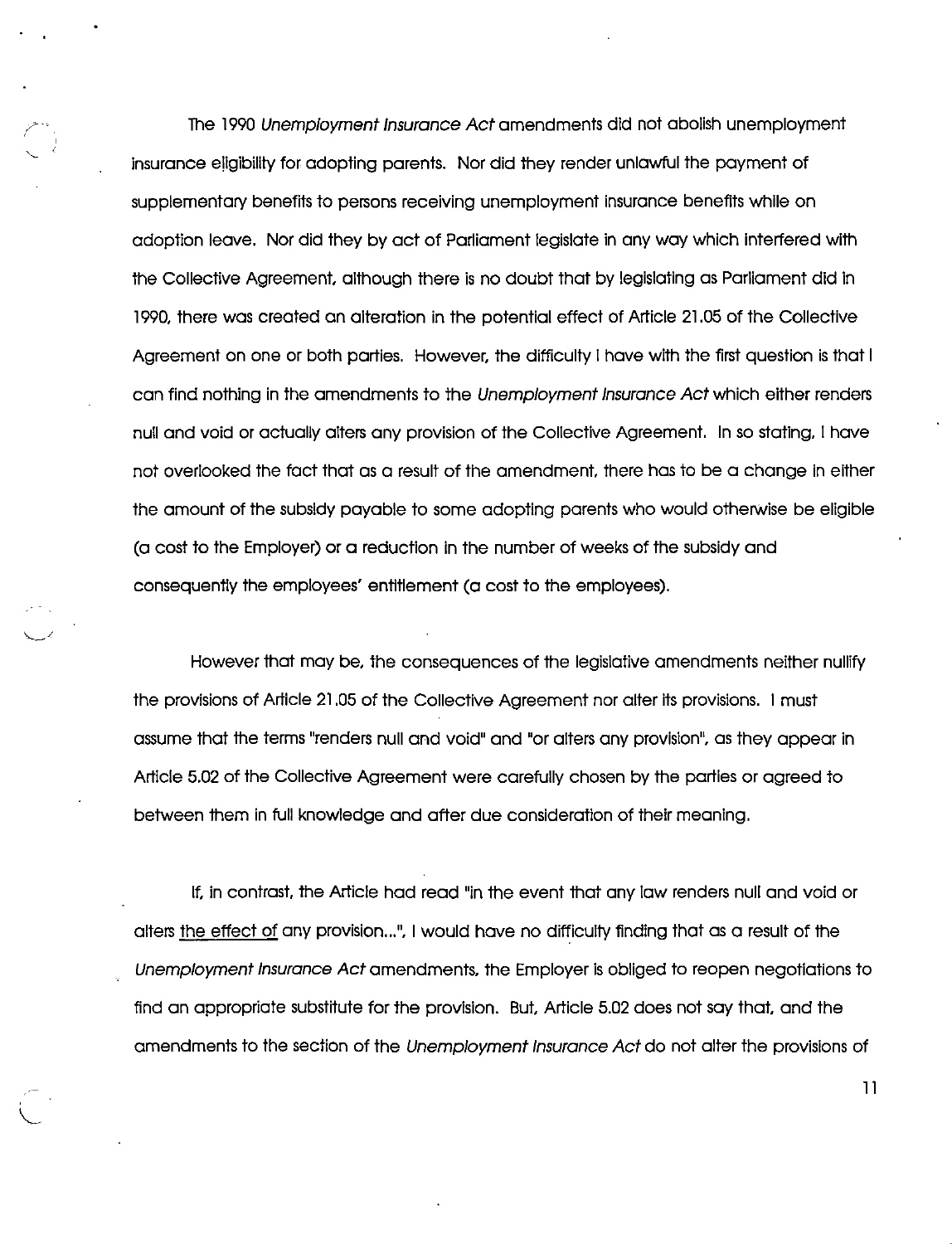Article 21.05 of the Collective Agreement. That section, notwithstanding the legislative amendments, still allows for the subsidy to have been paid to eligible employees for a maximum of 17 weeks.

As a result, I FIND that there is no obligation on the Employer under Article 5.02 or under that article when read In conjunction with Article 51 of the Collective Agreement to reopen negotiations with respect to Article 21.05 of the Collective Agreement as a result of the amendments to s. 11 of the Unemployment Insurance Act.

2. IS THERE A CHANGE IN THE EMPLOYER'S OBUGATiON TO SUPPLEMENT ADOPTION L£AVE BENEFITS TO EMPLOYEES EUGIBLE FOR UNEMPLOYMENT INSURANCE FOR ADOPTION LEAVE PURPOSES AS A RESULT OF THE AMENDMENT TO S. 11 OF THE UNEMPLOYMENT INSURANCE ACT?

The second issue before me is one which requires, in its answering, an analysis and determination of the Employer's obligation under Article 21.05 of the Collective Agreement. As earlier stated, the Employer has agreed that, in the cases of employees with at least six months service with the Government of the Northwest Territories who are eligible and apply for unemployment insurance benefits, it will provide a supplement to the unemployment insurance benefits for adoption leave purposes. By agreement, the maximum subsidy period was 17 weeks. During the first two weeks of that period (the waiting period), the subsidy was 93%. Canada provided none of that as unemployment insurance benefits. The Employer paid the entire cost. Forthe next period, unemployment insurance payments amounted to 60% of the average weekly wages of the employee. So, for that period, the subsidy was 33%. The 1990 Unemployment Insurance Act amendment changed the maximum period of unemployment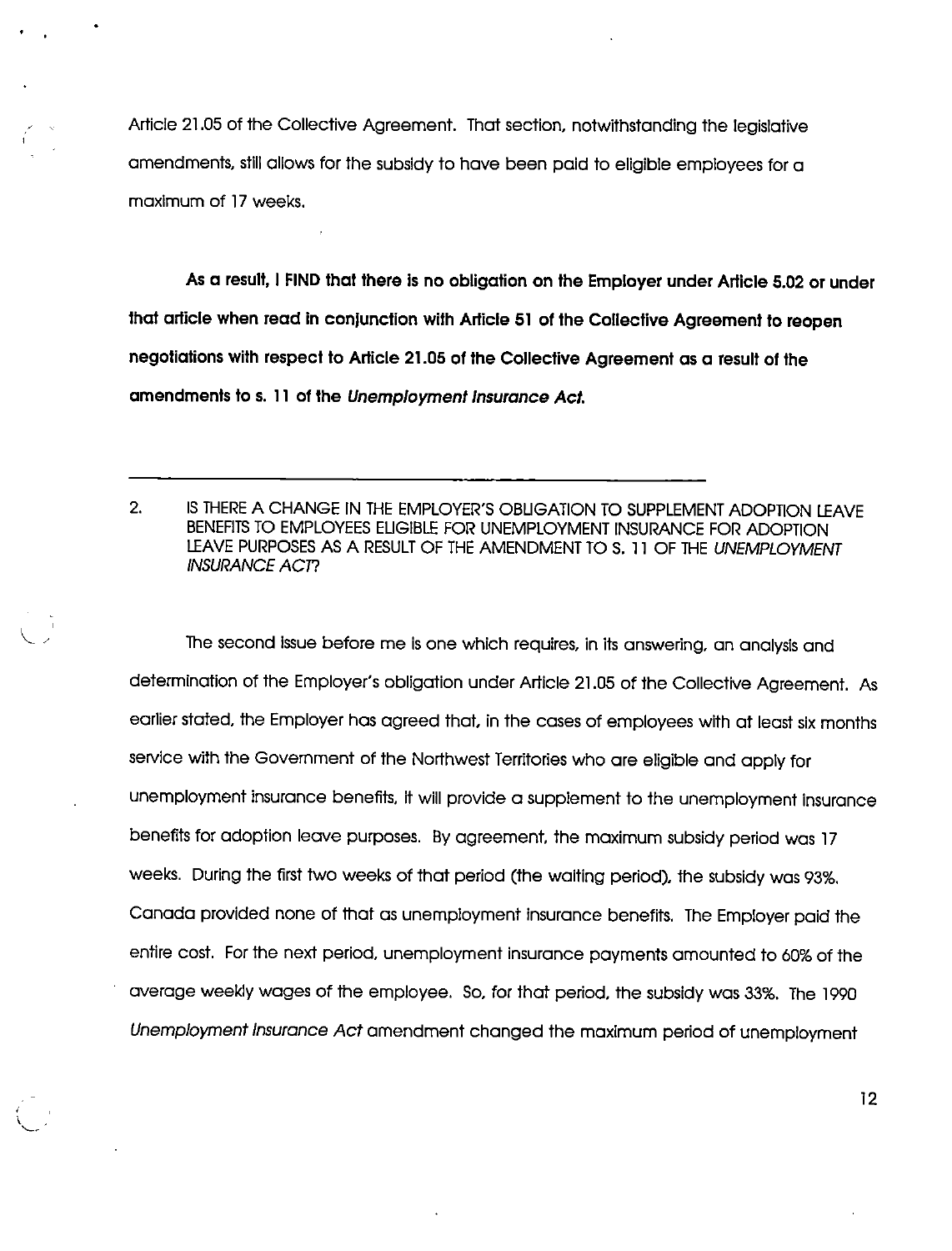insurance eligibility for certain adopting parents, reducing the unemployment insurance benefit by 6 weeks.

What was the consequent obligation on the Employer? Can it be said, as Mr. Herb Hunt reasoned, that the maximum subsidy period was reduced from 15 weeks to 10, except for those employee parents adopting older children with special needs? I think not. The Empioyer had agreed to a 17 week maximum. The legislated reduction in the unemployment insurance contribution does not affect the bargain made between the Employer and the Union. It simply, albeit expensively, increased the required contribution of the Employer from 33% to 93% for up to 6 weeks in particular cases.

Consider for example if the Unemployment Insurance Act had been otherwise amended so that the waiting period was reduced from 2 weeks to 1 week. Surely the effect of such an amendment would have been to reduce the subsidy payable by the Government of the Northwest Territories. The Employer would have logically and rightly argued that such an amendment would not require it to continue to pay 93% for the "second week" of adoption leave because it had formerly been part of the legislated waiting period, thus giving the employee 93% plus 60% or 153% of his or her average wages for that week.

Consider by way of another example, what if Canada had decided to increase the maximum period of eligibility from 15 to 20 weeks? In such a case, surely it could not be said that the Employer's subsidy was payable beyond the 17 weeks which had been agreed to on September 6, 1989. Such a legislative change would simply provide an additional 5 unsubsidlzed weeks to the eligible entitlement of certain employees for benefits from the unemployment Insurance fund.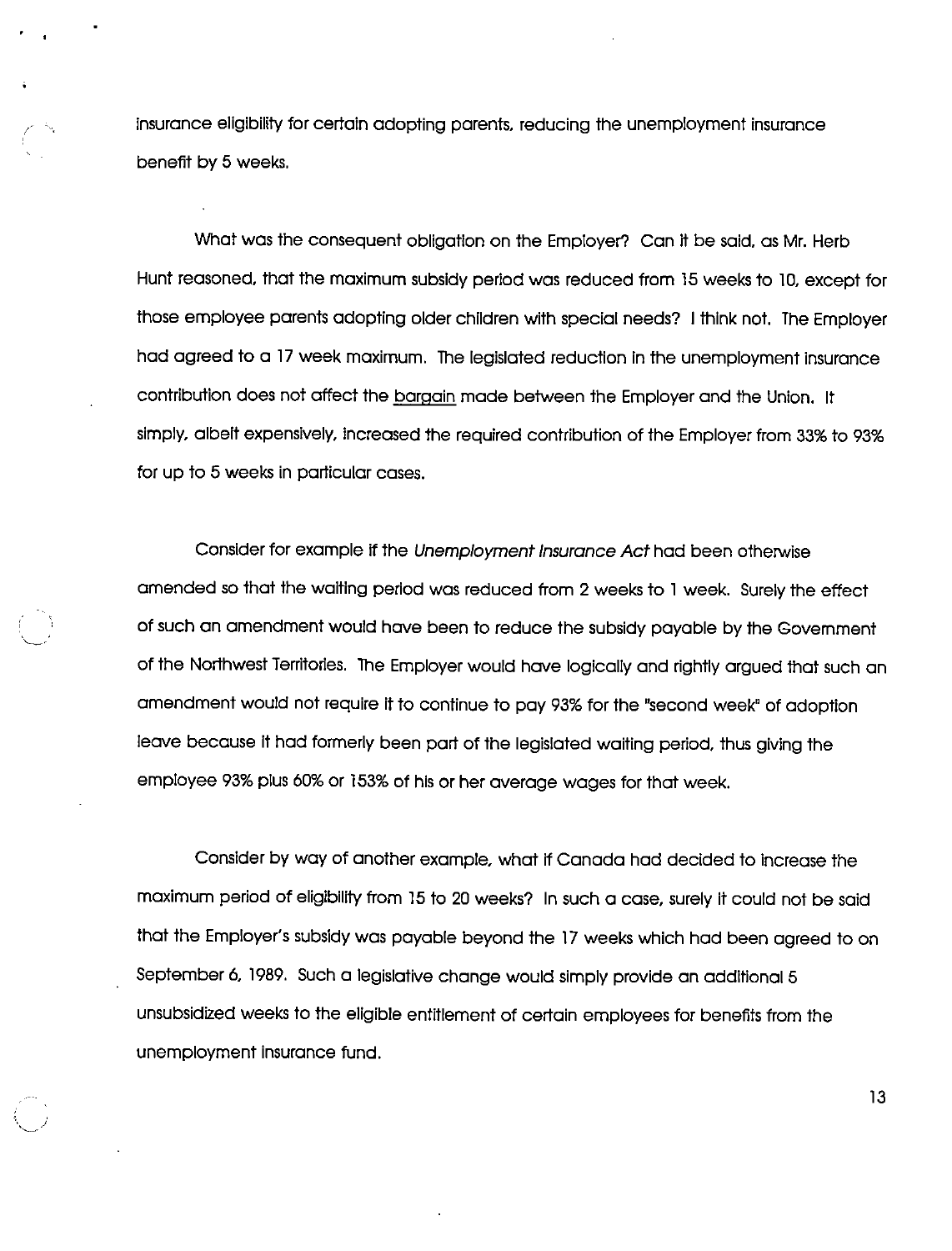Obviously the 1990 amendments to Section 11 of the Unemployment Insurance Act represent as a consequence, a financial burden on the Government of the Northwest Territories as an employer. But, as I earlier stated, the amendment does not alter any provision of the Collective Agreement nor does It render any provision null and void. Parties to the Collective Agreement negotiated and agreed on the wording of Article 5.02. Had they meant to agree on an alternate wording, then they ought to have done so. Should they wish to do so in future agreements, they should place the matter on the negotiating table in future contract talks. But Ihave not been asked to deal with any alternative wordings to the Collective Agreement. I have only been asked to Interpret the meaning of Article 5.02 of the September 1989 agreement to determine whether it may be invoked in the situation before me. Having done so. and having found that nothing in the amendment to the Unemployment Insurance Act In 1990 renders null and void or alters any provision of the Collective Agreement, I must Interpret Section 21.05 of the Collective Agreement on Its own and determine whether or not the Employer could reduce the adoption leave subsidy.

I FIND that the Employer cannot reduce the adoption leave subsidy. The amendments to the Unemployment Insurance Act do not require a reduction by iaw and the Coliective Agreement provides otherwise. Furthermore, I find that any adoption subsidy reduction (or leave reduction) which may have been imposed on any eligible Government of the Northwest Territories employee after and as a result of the Employer's interpretation of the effect of the 1990 amendments to Section 11 of the Unemployment Insurance Act when read with the subsidy provisions of Article 21.05 of the Coliective Agreement to have been Imposed outside the provisions of the Collective Agreement. I find that for the balance of the effective period during which the parties were bound by the September 6, 1989 Collective Agreement, Government of the Northwest Territories employees eligible for adoption leave and